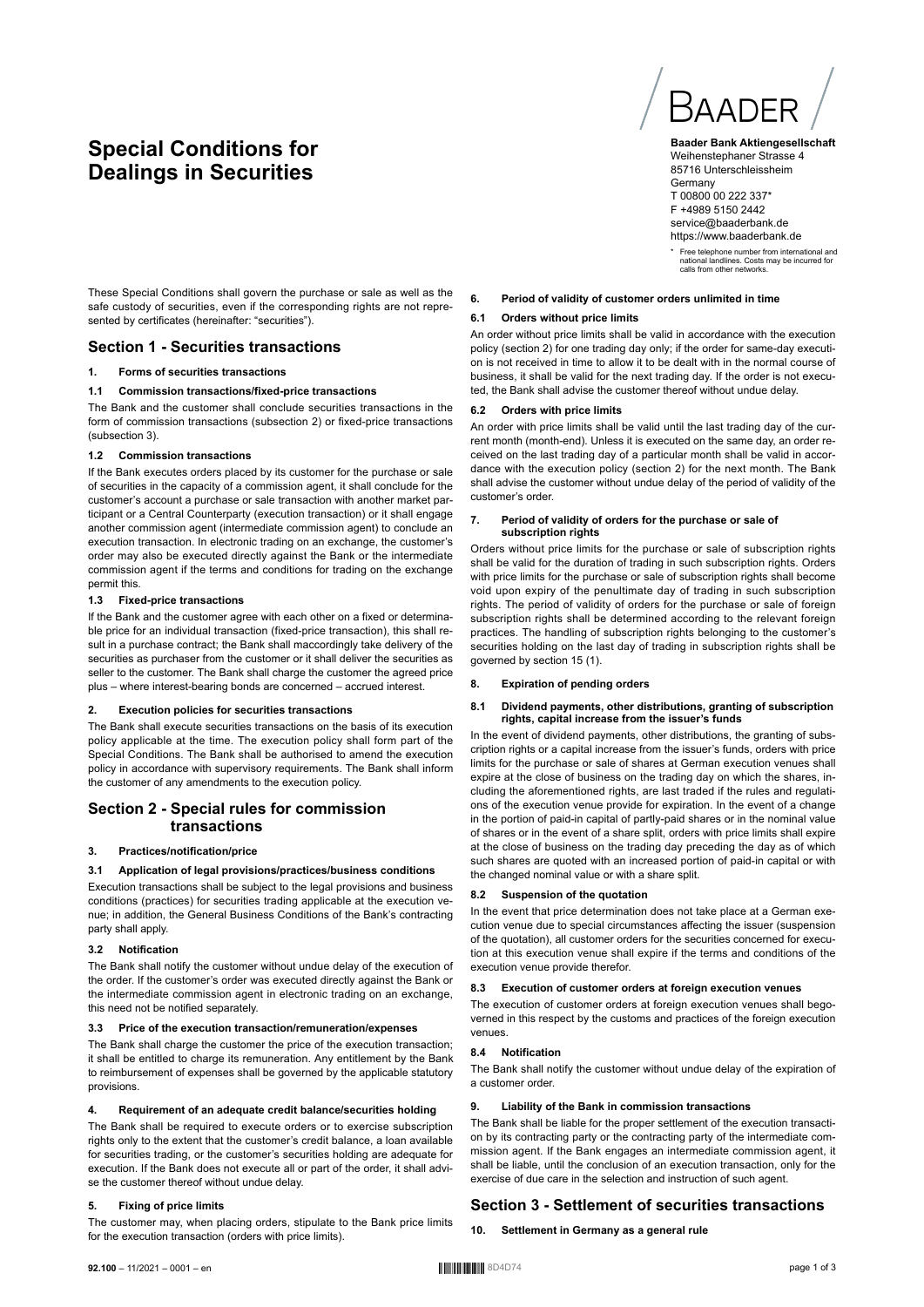

The Bank shall settle securities transactions in Germany, unless the following conditions or an agreement to the contrary provide for acquisition of the securities abroad.

# **11. Acquisition in Germany**

When settling a securities transaction in Germany, the Bank shall, if the securities are eligible for collective safe custody with the German central depository (Clearstream Banking AG), provide the customer with co-ownershipof these collective securities deposits – collective securities account credit (GS-Gutschrift). If securities are not eligible for collective safe custody, the customer shall be provided with sole ownership of the securities. The Bank shall keep these securities for the customer physically segregated from its own holdings and from those of third parties (Streifbandverwahrung).

#### **12. Acquisition abroad**

#### **12.1 Acquisition agreement**

The Bank acquires securities abroad if

- it executes abroad purchase orders in domestic or foreign securities in the capacity of a commission agent, or
- it sells the customer by way of a fixed-price transaction foreign securities which are not traded in Germany either on or off-exchange, or
- it executes purchase orders in foreign securities in the capacity of acommission agent or sells the customer by way of a fixed-price transaction foreign securities which, although traded on or off-exchange in Germany, are customarily acquired abroad.

# **12.2 Engagement of intermediate depositories**

The Bank shall arrange for securities acquired abroad to be held in safe custody abroad. It shall engage another domestic or foreign depository (e.g. Clearstream Banking AG) or shall entrust one of its offices abroad with such safe custody. The safe custody of the securities shall be subject to the legal provisions and practices of the place of deposit as well as the General Business Conditions applying to the foreign depository or depositories.

### **12.3 Crediting on current securities account**

The Bank shall in the proper exercise of its discretion and with due regard to the customer's interests secure the ownership or the coownership of the securities or any other equivalent legal position as customary in the country of deposit and hold this legal position in a fiduciary capacity for the customer. It shall credit the customer in this respect on current securities account (WR-Gutschrift), indicating the foreign country in which the securities are located (country of deposit).

#### **12.4 Cover holding**

The Bank need only fulfil the customer's delivery claims arising from the customer's credit on current securities account from the cover holding maintained by the Bank abroad. The cover holding shall comprise the securities of the same type held in safe custody for customers and the Bank in the country of deposit. A customer who has been credited on current securities account shall therefore bear proportionally any financial or legal prejudice, loss or damage affecting the cover holding caused by force majeure, riots, war, natural events or by reason of other interference by third parties abroad for which the Bank is not responsible or in connection with acts of domestic or foreign authorities.

# **12.5 Treatment of consideration**

If, according to subsection (4), a customer has to bear any prejudice, loss or damage in respect of the cover holding, the Bank shall not be required to refund the purchase price to the customer.

# **Section 4 - Safe custody services**

#### **13. Securities account statement**

The Bank shall issue a securities account statement at least once a year.

# **14. Redemption of securities/renewal of coupon sheets**

#### **14.1 Securities held in safe custody in Germany**

In the case of securities held in safe custody in Germany, the Bank shall attend to the redemption of interest and dividend coupons and redeemable securities upon their maturity. The countervalue of interest and dividend coupons and of matured securities of any kind shall be credited subject to actual receipt by the Bank, even if the instruments are payable at the Bank itself. The Bank shall procure new sheets of interest and dividend coupons (renewal of coupon sheets).

#### **14.2 Securities held in safe custody abroad**

In the case of securities held in safe custody abroad, the duties referred to above shall be the responsibility of the foreign depository.

#### **14.3 Drawing and notice of repayment of bonds**

In the case of bonds held in safe custody in Germany, the Bank shall monitor the date of redemption resulting from drawings and notices of repayment on the basis of the information published in the "Wertpapier-Mitteilungen". If bonds held in safe custody abroad are redeemable by a drawing made on the basis of their certificate numbers (number drawing), the Bank shall, at its choice, either allot to the customers in respect of the securities credited to them on current securities account certificate numbers for drawing purposes or distribute the amount falling to the cover holding among the customers by an internal drawing. This internal drawing shall be made under the supervision of an independent controller; alternatively, it may be made by utilising the services of a computer, provided an impartial drawing is assured.

#### **14.4 Redemption in foreign currency**

If interest and dividend coupons as well as matured securities are redeemed in foreign currency or in units of account, the Bank shall credit the amount collected to the customer's account in such currency, provided the customer has an account in such currency. Otherwise the Bank shall credit the customer accordingly in euros, unless an agreement to the contrary has been made.

#### **15. Treatment of subscription rights/warrants/convertible bonds**

#### **15.1 Subscription rights**

The Bank shall notify the customer of the granting of subscription rights if an announcement to this effect has appeared in the "Wertpapier-Mitteilungen". Provided the Bank has not received any other instructions from the customer by expiry of the penultimate day of trading in such subscription rights, it shall sell at best all domestic subscription rights belonging to the customer's securities holding; the Bank may arrange for foreign subscription rights to be realised at best in accordance with the practices applying abroad.

#### **15.2 Option and conversion rights**

The Bank shall notify the customer of the expiry of rights deriving from warrants or of conversion rights deriving from convertible bonds, requesting instructions, if the expiry date has been announced in the "Wertpapier-Mitteilungen".

#### **16. Communication of information**

If information concerning the customer's securities is published in the "Wertpapier-Mitteilungen" or if the Bank is provided with such information by the issuer or by its foreign depository/intermediate depository, the Bank shall inform the customer thereof, to the extent that such information may materially affect the customer's legal position and notification of the customer is necessary in order to safeguard the customer's interests. Thus, the Bank shall in particular make known information on

- statutory compensation and exchange offers.
- voluntary purchase and exchange offers,
- **reconstructions**

The customer need not be notified if the Bank does not receive the information in time or the measures to be taken by the customer are financially unreasonable because the costs incurred are out of proportion to the customer's possible claims.

#### **17. Duty to verify on the part of the Bank**

The Bank shall verify once only at the time of lodgement of securities certificates by reference to announcements in the "Wertpapier-Mitteilungen" whether the certificates are affected by notices of loss (stops), suspensions of payment and the like. Verification by the Bank as to whether securities certificates are the subject of invalidation proceedings by public notice shall also be conducted after lodgement.

#### **18. Exchange, removal and destruction of certificates**

#### **18.1 Exchange of certificates**

The Bank may, without prior notice to the customer, comply with a call for surrender of securities certificates announced in the "Wertpapier- Mitteilungen", provided such surrender is manifestly in the customer's interests and does not involve an investment decision (e.g. following the merger of the issuer with another company or if the securities certificates are incorrect in content). The customer shall be advised thereof.